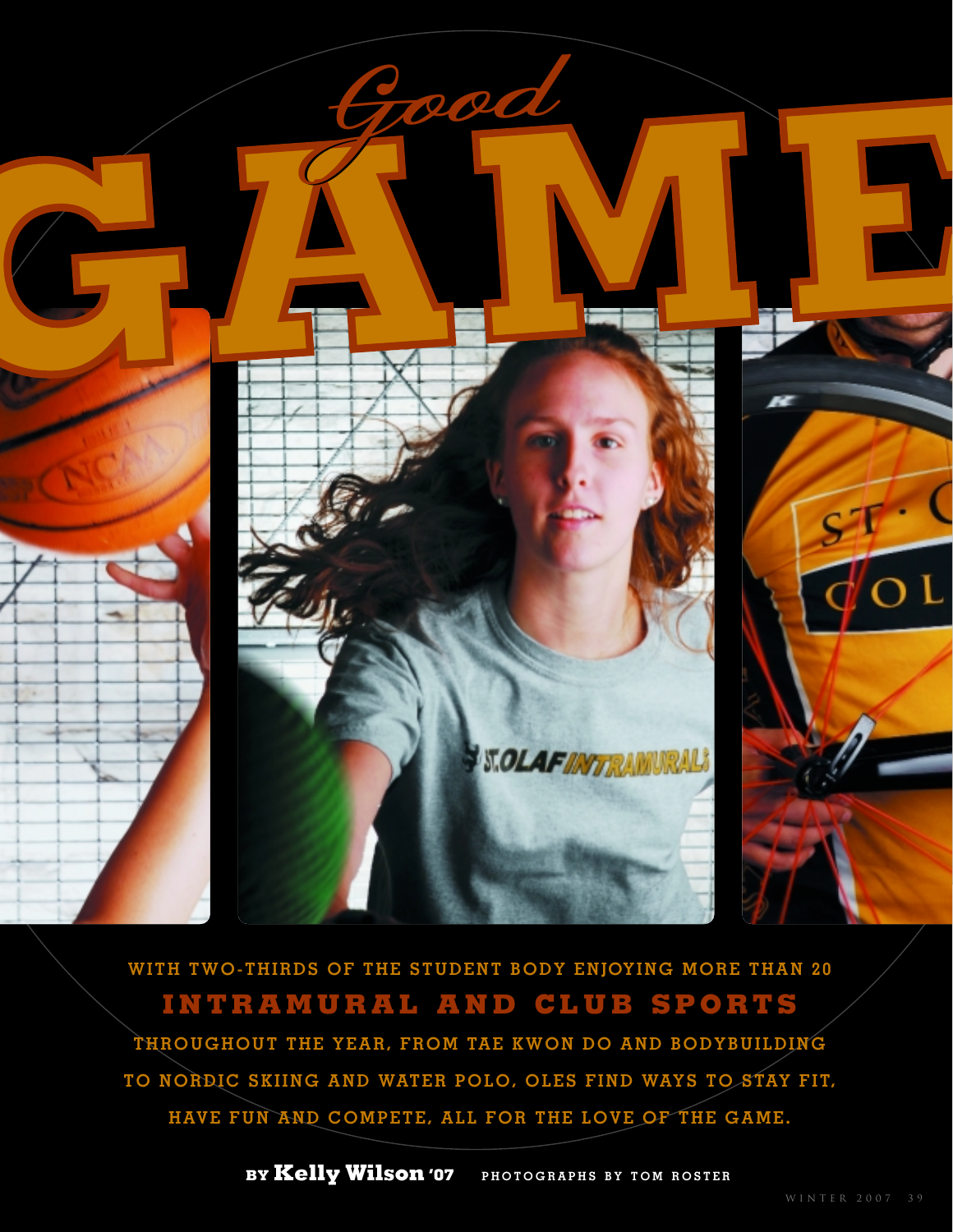Transferred and St. Olaf, student musicians must have exceptional talent. To compete at the highest level of NCAA Division III sports, students must be great athletes.<br>But intramural and club sports are for everyone.<br>St. O at St. Olaf, student musicians must have exceptional talent. To compete at the highest level of NCAA Division III sports, students must be great athletes. But intramural and club sports are for everyone.

open, meaning both men and women may join. Mike Ludwig '01, assistant athletic director and sports information director, says he is astonished by how many students get involved in intramural and club sports. "The games and events are very welcoming and offer students who don't compete in varsity athletics a chance to keep active, though many of the varsity athletes also compete in intramurals."

Intramurals and club sports are a great way to meet new people, visit other campuses and balance academics with recreation.

"We have teams that just play for fun against other teams that also just play for fun, and we have competitive teams that play against teams with a similar mindset," says Kevin Cook '96, director of intramural and club sports, director of skiing (Nordic and alpine) and three-time All-American alpine skier (1994–96). "Our students stay fit, have fun and compete, but for the joy of it, not as an extra stressor in their lives."



### **JUST FOR KICKS**

The thought of kickball may dredge up memories of schoolyard humiliation — but not for St. Olaf intramural kickball players. Erin Johnson '07, a member of the Hellcats team since her sophomore year, says the sport is all about lighthearted, energetic competition. "Kickball gives me a mental break. I get to have fun and I'm able to release energy while playing," says Johnson, who's majoring in studio art, art history and women's studies.

Kickball, a staple of elementary school recess, draws upon the basic concept of baseball: The offense must advance around the diamond from base to base and reach home plate to score, without being forced out at a base or tagged out with the ball by a defensive player.

But instead of hitting the ball with a bat, players kick the large rubber ball into the field off a roll from the pitcher. Johnson, who played four years of softball in a recreational league in her hometown of Hawthorn Woods, Illinois, welcomes the modifications. "It's softball with tweaked rules," she explains. "We play inside, so if the ball hits the ceiling or curtain it's a home run. But I understand the basic mechanics of softball, and since kickball is so similar, it's very enjoyable for me."

Perhaps it's the familiar, easy-to-follow rules or the nostalgic associations that make kickball one of the most popular intramural sports. Or perhaps it's the thrill of a high-intensity contact sport, one that allows the defense to pummel an offensive player — below the waist — who is caught in limbo between bases. According to Johnson, whose team won the 2005 campus kickball championship, misdirected kicks or throws rarely result in serious injuries, just bruised egos and ankles.

**ERIN JOHNSON '07: "I like being with people who I'm not with every day, getting active, moving and having fun, all at the same time."**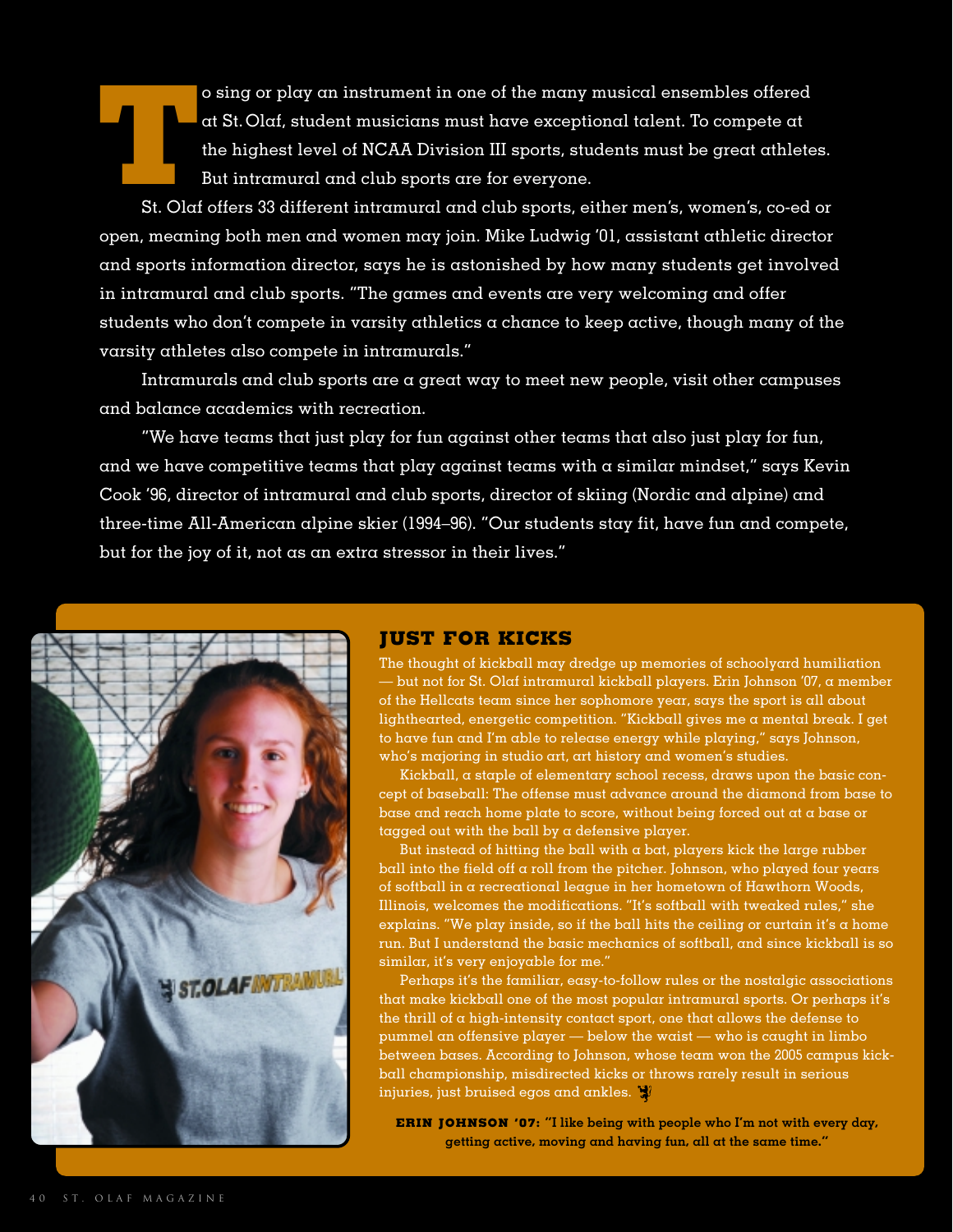# **WORK HARD, PLAY HARD**

Basketball legend Michael Jordan once said, "Talent wins games, but teamwork and intelligence win championships."

Elyse Erickson '09, who plays on the intramural women's basketball team the Shockers, believes in that notion. "I love the team part of basketball. We form relationships while playing, and we have to depend on each other," says Erickson, who comes from Orono, Minnesota.

A family studies major who wants to become a motivational life coach, Erickson says the communication skills and perseverance that basketball requires are among the greatest benefits of participating in athletics.

But even serious athletes need to take a breather sometimes. As Michael Jordan also said, "Just play. Have fun. Enjoy the game." Luckily, St. Olaf offers that opportunity. "Intramurals gives me a chance to play a sport I love without having to worry about practicing or a major time commitment," Erickson says.

Basketball attracts creative people as well as competitive ones. Traditionally played with two teams of five players attempting to drive the ball down court and shoot it through a hoop to score, the game can be tailored to meet any circumstances. "That makes it friendly to all kinds of players," Erickson says.

Any basketball hopeful can pick up the game, improving his or her athletic ability and learning some life lessons. "Every sport develops who we are," says Erickson. "Because of basketball I can handle other obstacles. I have the confidence to make it through."

> **ELYSE ERICKSON '09:** "**Intramurals provide a nice outlet for competitive people who don't play intercollegiate sports,"**





## **SLIPPING THE DISC**

Bob Sanders '08 is passionate about ultimate Frisbee. His love for the game began his first year of high school when he picked up a Frisbee disc. He's been captivated ever since. "Being on the field when your team gets a flow going, seeing the disc glide down the field from player to player  $-$  it's beautiful," he says.

Ultimate Frisbee combines aspects of soccer and American football and requires speed, endurance and agility. The offense must advance down the field to score in the end zone by tossing the disc from teammate to teammate as they "cut," or run, across the field. The opposing team attempts to take possession of the disc by knocking it to the ground or intercepting a pass.

"Every game's a challenge, not just against others but against yourself," says Sanders, a physics and mathematics double major. "A cutter should never stop sprinting. Every change of direction is a potential opportunity to get the disc, so it's very physically challenging. It's also mentally challenging because when we're on offense, possession of the disc is the single most important thing in the game. Every throw has to be 100 percent."

Sanders heads his own team, Off With Yogurt, and also plays with the Berzerkers, the St. Olaf Ultimate Frisbee team. In the summer, he throws with the Madison Ultimate Frisbee Association league in his hometown of Madison, Wisconsin.

Sanders loves the community atmosphere and physical intensity that ultimate Frisbee offers. He has sprinted in bare feet and has taken dives in street clothes just to complete a pass. "I will play ultimate whenever I can, wherever I am," he says.

**BOB SANDERS '08: "Seeing the disc glide down the field from player to player is beautiful."**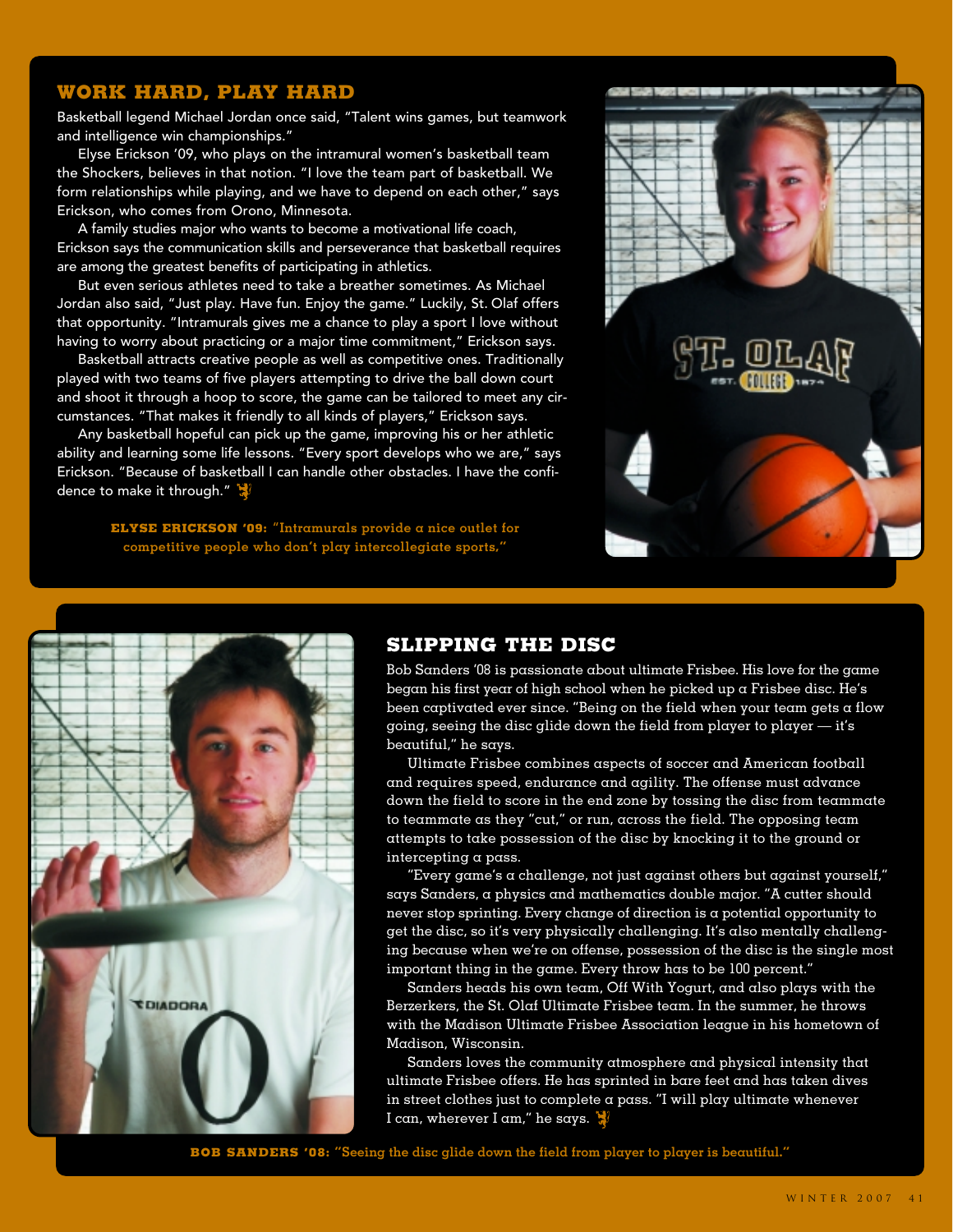

**JAKE BOYCE '08: "Cycling gives me a sense of accomplishment. When I finish a race, I feel really good."**

### **SHIFTING INTO HIGH GEAR**

"Cycling's just one of those things I've come to love: getting out, getting in great shape, getting away from the stress of school and enjoying the wind on my face and the road under my tires," says Jake Boyce '08, a German and management studies major from Duluth, Minnesota .

Though the club was formed only two years ago, its members are seasoned cyclists. The team trains by covering 20 to 30 miles daily, riding south toward Faribault into the wind and returning to Northfield with the gusts at their backs (on a good day). The more trying the conditions are in practice, the better. Cyclists must learn to battle steep uphill grades and 40-mile-anhour winds, sometimes all at once. "It would be so easy to quit," says Boyce, who is president of the St. Olaf Cycling Club. "We've got to fight that, push through it all until we cross the line."

On weekends, the club's skills are tested in competition. A typical collegiate race involves 30 to 40 cyclists, but the types of races vary considerably. There are road races, in which every biker races for him- or herself and the first to cross the finish line wins. There are criterium races, where cyclists ride  $\alpha$  short loop for 45 to 60 minutes and are judged by the number of laps they complete. There are also basic time trials, where time is the only opponent.

The St. Olaf club placed second in the North Central Collegiate Cycling Conference at the end of its second year. It's an impressive feat, especially among more experienced teams from Carleton College, Nebraska State, Kansas State, the University of Kansas, Iowa State University, North Dakota State University and the University of Minnesota.

Riders of all skill levels participate in the club; its mantra is one of collective improvement. "Cycling requires training, a commitment. There's a strategy involved," Boyce says. "We work as a team."

## **GIVE IT YOUR BEST SHOT**

It's no wonder that Maria Wentworth's intramural sand volleyball team is called Da Feet. The 6-foot St. Olaf junior from Menomonie, Wisconsin, rarely stops moving.

A double major in sociology-anthropology and studio art, she feeds her competitive appetite by playing on the St. Olaf women's lacrosse team as well as playing tennis and golf. She's also participated in Register's Annual Great Bicycle Ride Across Iowa, spending a week pedaling more than 470 miles.

Her penchant for activity is her greatest asset on the volleyball court. "Playing sand volleyball, there's more of a need for scrappiness," she says. "Since the sand slows your speed, jump and agility, you end up having to dive for more balls."

Like traditional indoor volleyball, sand volleyball requires a lot of communication and improvisation. It's a mental sport, so the ability to recover from pitfalls is important. In volleyball, "killing" or "tipping" are just two ways to score a point on an opposing team. Volleys that drop on one side or are hit out of bounds either forfeit a repeat serve or grant a point for the opposing team.

"A point is a point, whether it's the biggest kill or the littlest set tip," says Wentworth. "Having court vision, knowing where to aim and setting up plays make games dynamic."

As a captain, Wentworth guides her teammates toward better execution of the sport. "The best part is when the team comes together and improves. I don't just want to win," she says. "I want people to play well, dive, dig, bump, set, spike. That's a rush. That's why I play."



**MARIA WENTWORTH '08: "No matter how hard you hit the ball, or how amazing your serves are, strategy makes the game fun."**